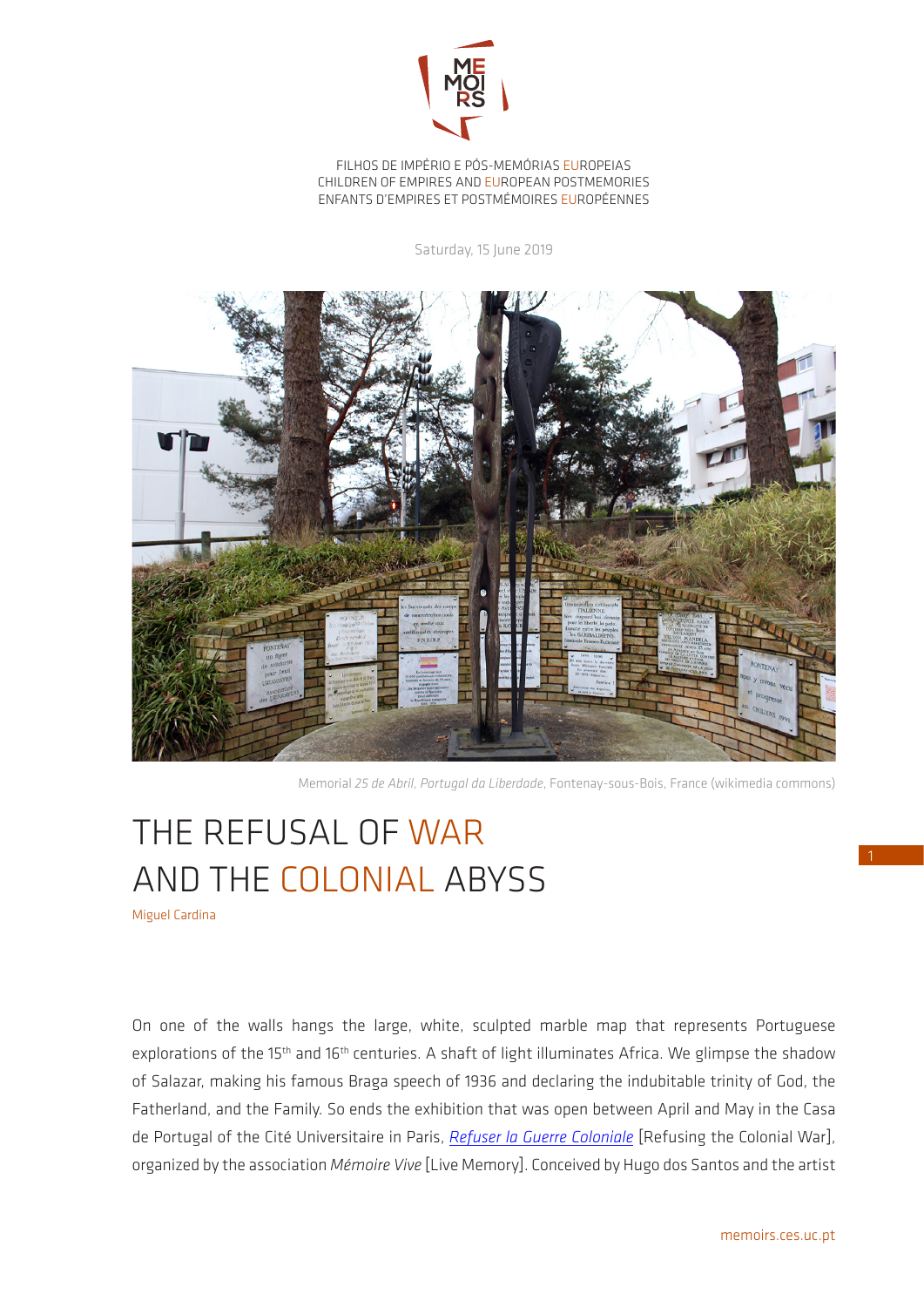

Ângelo Ferreira de Sousa, and with texts by Victor Pereira, the exhibition is built on a diverse set of documents including journals, photographs, press releases and videos. These are presented in nine thematic chapters to tell a story that at once exceeds and is subsumed by the space-time marked out by the colonial war.

The exhibition begins with objects through which Salazar's Portugal deepened what the historian Valentim Alexandre has called "the myth of the sacred inheritance" (1). These emphasized the civilizing and Christianizing role of Portuguese colonialism. The exhibition then jumps to the theme of emigration, to show the continuities between so-called "economic emigration" and "political emigration". This distinction itself does not always help to understand the social engagement and subpolitical resistance in which many emigrant groups were involved (2). The figure of the passive, wellbehaved and a-political emigrant, which the work of *Mémoire Vive* has come to question, is confronted with the political, cultural and associative activity of the 1960s and 1970s, and the growing presence and pertinence of the colonial war. Journalistic work, the Committees of Deserters, local networks of militant solidarity, opposition groups in exile and African liberation movements are all put into dialogue to flesh out the socio-political framework of desertion, understood in an ample sense of actively refusing to be incorporated into the military and into the war.

The exhibition does not end, however, with the 25<sup>th</sup> of April and the return of the exiles and the deserters. Many of them, in fact, had to go through complicated processes of amnesty and regularization even in the democratic period. It is not, however, with these biographies that the exhibition concludes, but with an investigation into the remains of the colonial past in the post-colonial present. This elucidates how exile and desertion are subject to the friction of memory, and how they struggle for representation and recognition in public memory. Behind a screen lurks a room called *Colonial Abyss*, in which photograph albums, writing and objects explore the experience of war and the Portuguese colonial presence in Africa. This is the insistent backdrop to narratives of soldiers' disaffection, and to the countercyclical history of the war that the exhibition seeks to evoke.

*Mémoire Vive*'s work, of which this exhibition and the associated colloquium are part (3), are one aspect of a recent emergence of historical research – along with memorializing and artistic projects – which has dealt with desertion and the rejection of war: for example the two volumes of testimonies from deserters, rebels and anti-colonialists collected in *Exílios* (2016) and *Exílios 2* (2017), organized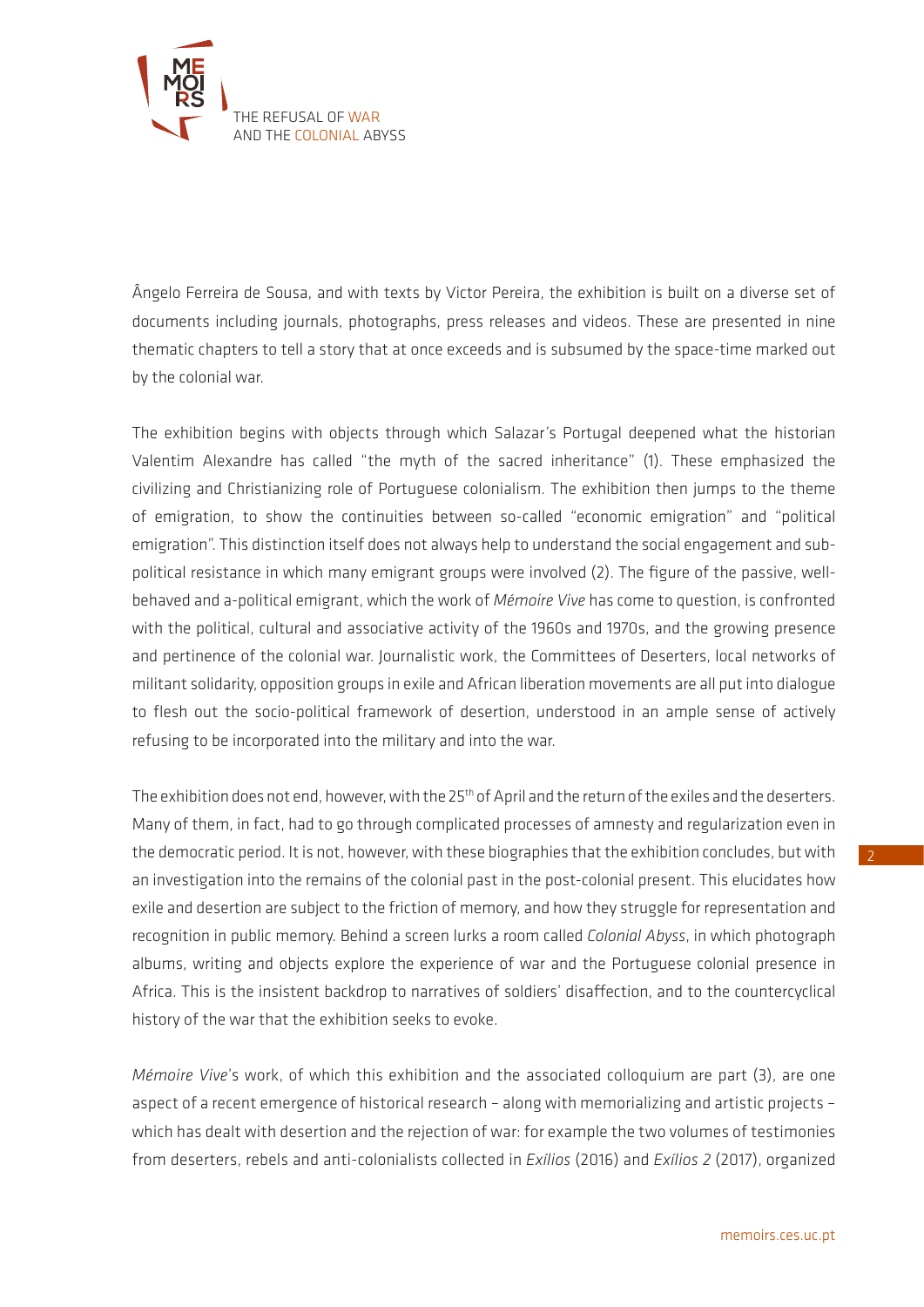

\_\_\_\_\_\_\_\_\_\_\_\_\_\_\_\_\_\_\_\_\_\_\_\_\_

\_\_\_\_\_\_\_\_\_\_\_\_\_\_\_\_\_\_\_\_\_\_\_\_\_

under the auspices of the *Association of Portuguese Political Exiles* (AEP 61-74). Indeed, the creation of AEP 61-74 in November 2015 marked a phase of greater visibility for memories of exile and desertion. The publication of these two books underpinned a varied set of debates and presentations on the theme, both in Portugal and abroad, as well as media reports and various academic and public discussions.

This recent profusion does not mean that desertion has ceased to be what Enzo Traverso has called a "weak memory" (4). Desertion is still often seen as a morally and politically inadequate gesture, and recalling it as a dishonourable affront to the memory of war and its veterans. Indeed, the difficult subject of a politically null war and the traumatic end of the imperial cycle have tended to produce a memory of the colonial war which – though often stressing its "tragic" and "useless" dimension – still emphasizes participation in it as a question of duty. This casts the figure of the veteran as a victim, either of the "winds of history", or as having been forced to fight. Yet in this exhibition's framework, the memory of desertion furnishes an alternative mnemonic, based on the denunciation of violence and the injustice of war, and which puts forward new ways to articulate the relationship between political positions and moral values.

<sup>(1)</sup> Valentim Alexandre (1995), "A África no Imaginário Político Português (Séculos XIX e XX)", *Penélope*, n.º 15, pp. 39-52. (2) On this theme see Victor Pereira (2007), «Émigration, résistance et démocratisation. L'émigration portugaise au crépuscule de l'Estado Novo», *Mélanges de la Casa de Velázquez*, vol. 37, n°1.

<sup>(3)</sup> *Refuser le Silence*, held on the 4th of May in the Casa de Portugal – Residência André de Gouveia, with the participation of Hugo dos Santos, António Oneto, Victor Pereira, Fernando Cardeira, Miguel Cardina, Silvy Crespo, Agnes Pellerin, Ângelo Ferreira de Sousa and Catarina Boieiro.

<sup>(4)</sup> Enzo Traverso (2012), *O Passado, Modos de Usar*. Lisboa: Edições UNIPOP, pp. 71-87.